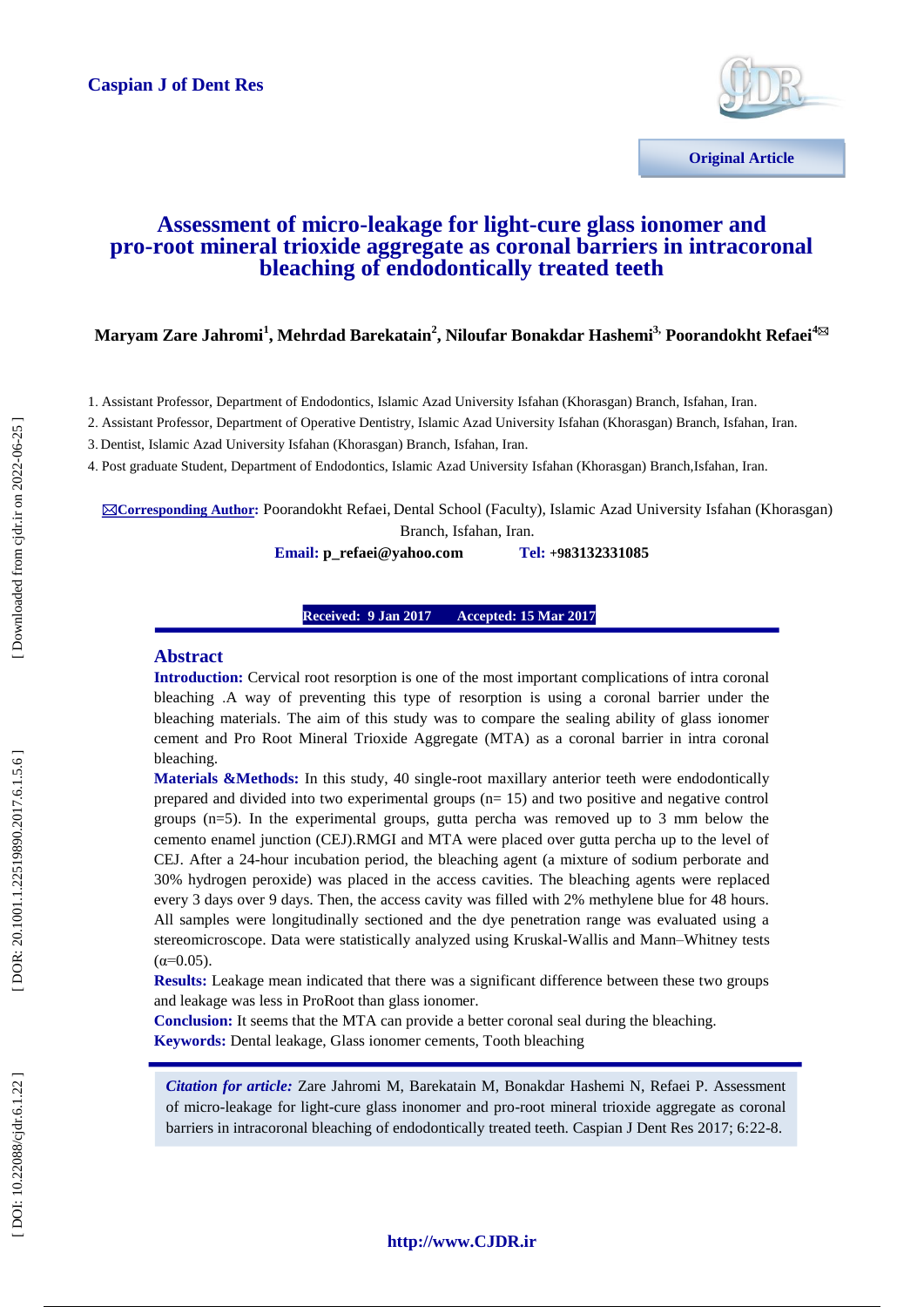

# ارزیابی میزان ریزنشت دو ماده ی گلاس آینومر نوری و ام تی ای پروروت به عنوان پلاگ کرونالی هنگام سفید کردن داخل تاجی دندان های معالجه ریشه شده

# مریم زارع جهرمی، مهرداد برکتین، نیلوفر بنکدار هاشمی، پوراندخت رفائ*ی* \*

# **چکیدُ**

**مقدمه:** مهمترین عارضه سفید کردن داخل تاجی، تحلیل سرویکالی ریشه، میباشد. یکی از راه های پیش گیری از این نوع تحلیل استفاده از یک سد کرونالی زیر ماده سفید کننده است. این مطالعه آزمایشگاهی، به مقایسه توانایی سیل کنندگی سمان گلاس آینومر و Pro Root MTA، بعنوان سد کرونالی طی درمان سفید کردن داخل تاجی گام به گام ،پرداخته است. <mark>مواد و روش ها:</mark> در این مطالعه ازمایشگاهی ۴۰ دندان تک کاناله قدامی فک بالا درمان ریشه و به دو گروه آزمایشی ۱۵ تایی و دو گروه کنترل مثبت و منفی ۵ تایی تقسیم شدند. در گروههای آزمایشی گوتا پرکا تا ۳ میلیمتری زیر CEJ حذف گردید. رزین مادیفاید گلاس آینومر و MTA تا لبه CEJ قرار گرفتند. پس از ۲۴ ساعت انکوباسیون، ماده بلیچینگ (مخلوط سدیم پربورات و هیدروژن پراکساید ۳۰٪) در حفره دسترسی قرار گرفت.ماده بلیچینگ هر سه روز یکبار به مدت ۹ روز تعویض شد. سپس حفره دسترسی با متیلن بلو ۲٪ برای ۴۸ ساعت پر شد. نمونه ها بصورت طولی برش داده شده و نفوذ رنگ توسط استریومیکرسکوپ . رزیابی شد. داده ها با آزمونهای کروسکال−والیس ومن −ویتنی مورد تجزیه و تحلیل قرار گرفت (سطح معنی دار 0.05) **یافته ها:** مقایسه میانگین ریزنشت نشان داد بین دو گروه ازمایشی تفاوت اماری معنی دار وجود دارد و پروروت ریزنشت کمتری نسبت بِه گلاس آینومر نوری داشته است. **نتیجِه گیری:** بِه نظر می رسد MTA می تواند سد کرونالی مناسب تری در درمان سفید کردن فراهم کند. **واژگان کلیدی:** لیکیج دندانی، سمان گلاس اینومر، سفید کردن دندان

**Introduction**<br>**W**hitening discolored endodontically treated teeth is a cautious and proper alternative than more aggressive treatments such as crowns or veneers. [1] Among the methods of nonvital tooth bleaching, Thermo catalytic and walking bleach techniques are the most common intracoronal bleaching techniques. <sup>[2]</sup> Cervical root resorption is a serious complication of whitening procedures with peroxide compounds. <sup>[3]</sup> The etiology for external root resorption is complex. The oxidative action of bleaching agent and releasing of nascent oxygen which is later transferred to the cervical periodontal ligament (PDL) through the dentinal tubules and cementum defects can act as a stimulus for inflammatory changes and subsequent up -regulation of odontoclastic cells responsible for invasive cervical root resorption. [4] The use of a protective barrier over the orifice during tooth bleaching is recommended to prevent oxygen and heat transferring to the periodontal ligament in the cervical area. [5-9] Materials which have been suggested as coronal barrier include glass -ionomer

cements, intermediate restorative material (IRM), Cavit and Coltosol and resin composites. [2] Temporary restoration materials must be removed after completion of teeth whitening and before placing the final restoration but materials such as glass ionomer cements can remain and act as the basis for the final restoration after completion of tooth bleaching. [10] Mineral Trioxide Aggregate (MTA) was introduced initially as root end filling materials. [11] Nevertheless, several studies have recorded a wide variety of applications such as suitable treatment of invasive cervical resorption. [12] MTA has a good sealing ability and can set in the presence of moisture. One of the most striking features of this material is its resistance to microleakage which may be obviously explained by high marginal adaptation.  $[13, 14]$  The potential tooth discoloration is the only reason to prevent MTA used as an effective intra orifice barrier during tooth bleaching. [12]

Glass ionomer cement has conventionally been used as a coronal barrier in the internal bleaching treatment.

DOI: 10.22088/cjdr.6.1.22]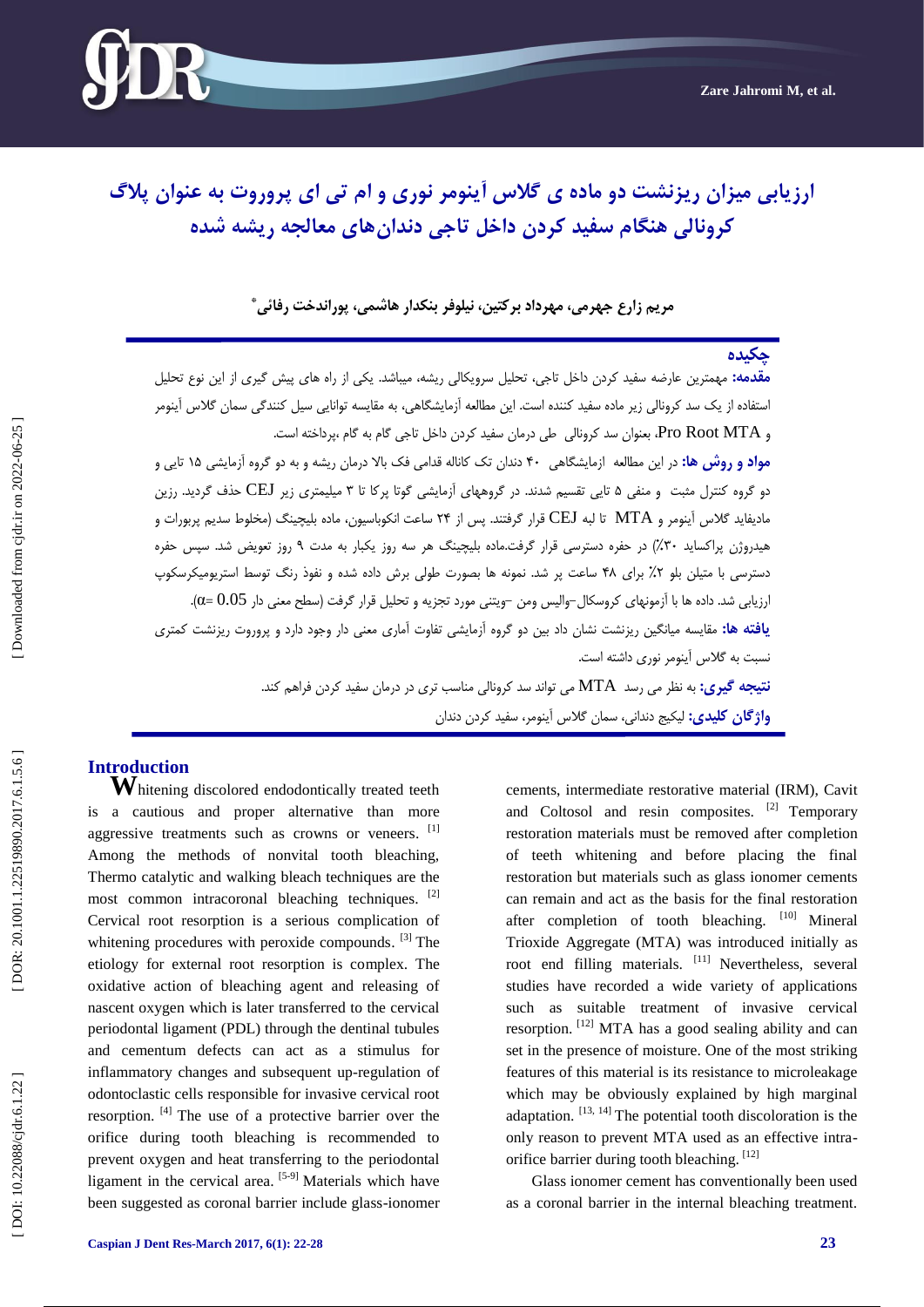[11, 15, 16] This cement can make a circular connection with tooth structure, thus it can be a suitable separator material. [17] Recently, efforts have been established to develop new glass ionomer cements with reduced working time which are more advantageous to the previous generation. One of the newly introduced cements is Ionoseal (Voco Germany) glass ionomer cement. Fast and hygienic application, ready for use and one –component material, light curing in seconds that saves time, high biocompatibility and radio opacity are some benefits which mentioned for this product. [11, 18, 19] Junior et al. compared the microleakage of White MTA and Glass ionomer as a coronal barrier and they concluded that WMTA's sealing ability was superior to glass ionomer. [16]

Sealing ability of root filling materials is well illustrated by the microleakage tests. Generally, in endodontic treatments, this index is measured based on the amount of labeled materials which can penetrate through the filled canal. These labeled materials include radioisotopes, dyes, bacteria and their products such as proteins.[20] The dye penetration methods are inexpensive and easy to perform.<sup>[21]</sup> Thus, this study utilized a dye penetration test to evaluate the sealing properties of ProRoot MTA versus resin modified glass ionomer as intra -orifice barriers for internal bleaching.

### **Materials & Method s**

Forty [22] fresh single canal human maxillary central incisors and canine, extracted because of periodontal disease were selected for this experimental study. Teeth with internal or external resorption, cracks (detectable under light stereomicroscope), severe coronal or root caries, large coronal restoration, root fractures, dilacerations, deep depression on root surfaces were excluded and replaced with intact ones. To control the cross infection and minimize soft tissues and periodontal remnants, all teeth were stored in 5.25% solution of sodium hypochlorite (NaOCl) (Golrang, Tehran, Iran) for 6 h and the residual calculus were removed by an ultrasonic scaler(Cavitron Bobcat Pro, Dentsply, York, PA, USA). The selected teeth finally stored in 0.5% chloramine solution until experiment commencement. The access cavity was prepared using a high -speed handpiece and #2 round diamond bur (TizKavan, Tehran, Iran) under copious water irrigation and pulp horns were eliminated. Then, the working length was determined by #15 K -file (Mani, Utsunomiya, Japan) inserted into the canal until the file tip got visible at the apex. One millimeter was subtracted from this measurement and then recorded as the working length. The canals were instrumented by step -back technique (MAF=35).Gates Glidden drills 1, 2 and 3 (Maillefer, Ballaigues, Switzerland) were used to flare the coronal and middle thirds. The canal was alternatively irrigated with 2 mL of 2.5% NaOCl during instrumentation between each file size. Finally, the canals were flushed with 5 mL of normal saline. The canals were dried with paper points (Gapadent -China) and obturated with gutta -percha (Gapadent -China) and AH26 sealer (Dentsply, Konstanz, Germany) by using lateral condensation method.

After cutting and pressing the excess gutta -percha up to the CEJ level, access cavity was cleaned with alcohol -soaked cotton pellets to remove the remaining sealer in the pulp chamber. Then, access cavities were restored with Cavit (ESPE Dental, Seefeld, Germany). The final obturation radiography was taken. The Cavit was removed after a week. Thereafter, a Peeso reamer #3 (Maillefer, Ballaigues, Switzerland) was used to remove the intra canal Gutta -percha, 3 mm below the cementoenamel junction (CEJ). The depth was confirmed using a periodontal probe. The teeth were randomly divided into two experimental groups  $(n = 15)$ and two "positive and negative" control groups  $(n=5)$ .

In the experimental groups, the canal obturation material was covered as follows: Group 1 -RMGI LC (Ionoseal -Voco -Germany), group 2 -WMTA (ProRoot - Dentsply -Germany).All the materials were prepared according to the manufacturer's instruction and were packed into the unfilled cervical portion of the canals up to the palatal and facial aspects of CEJ to provide a 3 mm thick barrier. Glass ionomer cured  $(550 \text{ mW/cm}^2)$ by a LED Light cure (Turbo -USA). Wet cotton pellets were placed over WMTA to provide their setting hydration.

All the teeth were temporized with cavit and incubated at 37°C for 24 hours at a relative humidity of 100%. In the positive control group, teeth received neither coronal barrier nor temporal restoration after canal obturation and in the negative control group, the unfilled coronal area was filled with sticky wax (as an impermeable barrier) and the tooth (including crown and root) was completely covered with three layers of nail varnish. Subsequently, all root surfaces of the samples in the experimental groups and positive control group were coated with three layers of nail varnish.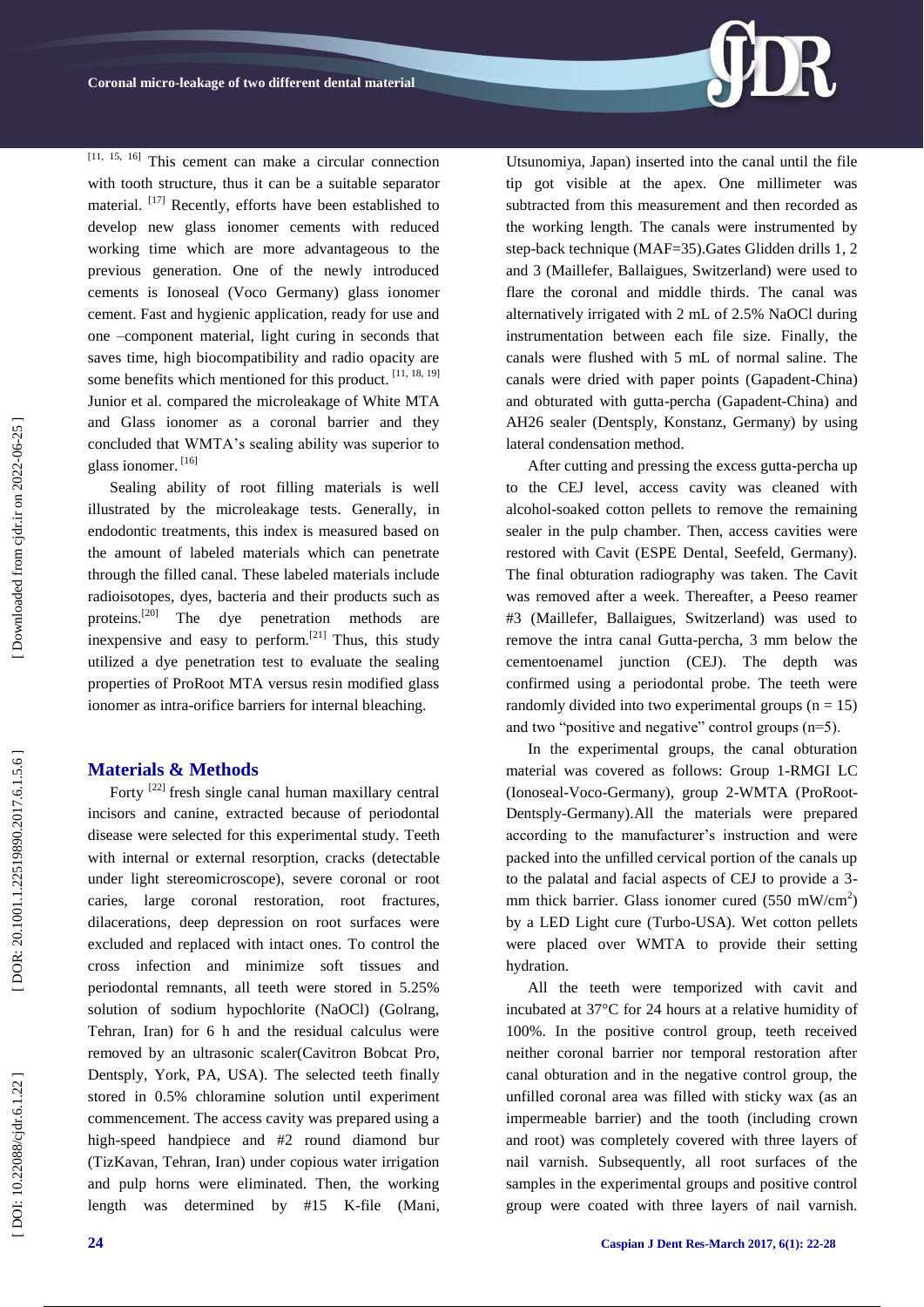

After 24 hours, in experimental groups, a mixed paste of Sodium perborate (Sigma -Aldrich, St. Louis, MO, USA) and 30% hydrogen peroxide (Merck, Darmstadt, Germany) was placed into the chamber, then the chamber was sealed with a temporary material. Cavit was manually pressed for 20 minutes in order to prevent cavit egress due to the gas production. The bleaching period was arranged for 9 days. The bleaching agent was refreshed every 3 days. During the bleaching procedures, the specimens were kept in an incubator at 37°C, wrapped in gauze and soaked in distilled water. At the end of the 9th day, cavit was removed again and pulp chamber was rinsed with distilled water. Then, the samples were mounted in a wax base up to CEJ and the access cavity was filled by 2% methylene blue (Merck, Darmstadt, Germany).

Wet cotton was put on the labial side of the teeth to prevent dryness. The negative control group teeth were immersed in methylene blue. The teeth were irrigated after 48 hours and then were mounted into a 5 cc syringe using transparent acrylic resin. Vertical

buccolingual sections were made using a non -stop device (BEGO, Bremen, Germany) and a diamond disc. A stereomicroscope (HP -Canada) was used to measure the leakage of samples and the data were recorded. Statistical analysis of the data was conducted using Kruskal -Wallis and Mann –Whitney tests. The level of significance was set at 0.05. (17.0 SPSS Inc. Chicago, IL, USA)

#### **Results**

Table 1 illustrates the average dye penetration in different groups . MTA had the lowest mean leakage value and the positive control group demonstrated the highest leakage. The negative control group represented no dye penetration. Kruskal -Wallis test indicated that there was a significant dye leakage difference between groups (P -value <0.001)

The man n -Whitney test showed that ProRoot MTA compared to glass ionomer cement had significantly lower dye leakage (P-value= 0.001).

**Table 1. Comparison of dye penetration in different groups including frequency, mean, standard deviation, and minimum/maximum**

| Group              | N                | <b>Mean</b> | <b>Std. Deviation</b> |           |         | <b>Std. Error Minimum Maximum</b> | Mean Rank |
|--------------------|------------------|-------------|-----------------------|-----------|---------|-----------------------------------|-----------|
| Ionoseal GI        | 15.              | 2538.2700   | 1362.57               | 351.81465 | 705.72  | 5268.53                           | 26.67     |
| <b>ProRoot MTA</b> | 15.              | 997.3927    | 817.31                | 211.03064 | 182.76  | 3589.40                           | 15.00     |
| Positive control   |                  | 4476.8420   | 1026.57               | 459.09663 | 3376.52 | 5935.28                           | 36.00     |
| Negative control   | $\blacksquare$ 5 | .0000       | .00000                | .00000    | .00     | .00                               | 3.00      |

Downloaded from cjdr.ir on 2022-06-25

**Discussion**

The Results of the present study indicated that the average microleakage was more in the glass ionomer group than the ProRoot MTA group. The maximum and minimum leakages were related to the positive and negative control groups, respectively. Since there was a statistically significant difference in microleakage values between the positive control group and experimental groups, (p-value<0/05), it seems that placing a barrier for reducing leakage from the access cavity into the dentinal tubules is a useful and necessary way. Reduced microleakage in MTA can be attributed to its proper marginal adaptation after hardening. In the presence of moisture, MTA is set and after that, it expands slightly. This final expansion may explain the excellent marginal adaptation and reduced leakage of this material. The presence of leakage in the use of glass ionomer as a coronal barrier or plug is due to its

shrinkage after curing. This shrinkage leads to the loss of marginal adaptation and increases the microleakage. According to Wolcott et al  $[23]$ , ideal properties of an intraorifice barrier should include the following characteristics: 1. easily placed, 2. bond to tooth structure, 3. resistance against microleakage, 4. distinguishable from natural tooth structure, and 5. not to interfere with the final restoration.

Ionoseal is a light cure glass ionomer cement which has four of five criteria proposed for an ideal intraorifice barrier. Since introducing MTA to the field of Dentistry, several studies have reported the capability and efficiency of this material as an apical and coronal barrier. Upon high alkalinity, due to the predominant presence of calcium hydroxide in the formulation of MTA after mixing with water, it is hypothesized that MTA may prevent or arrest tooth resorption. [13] The potential tooth discoloration can be the only reason to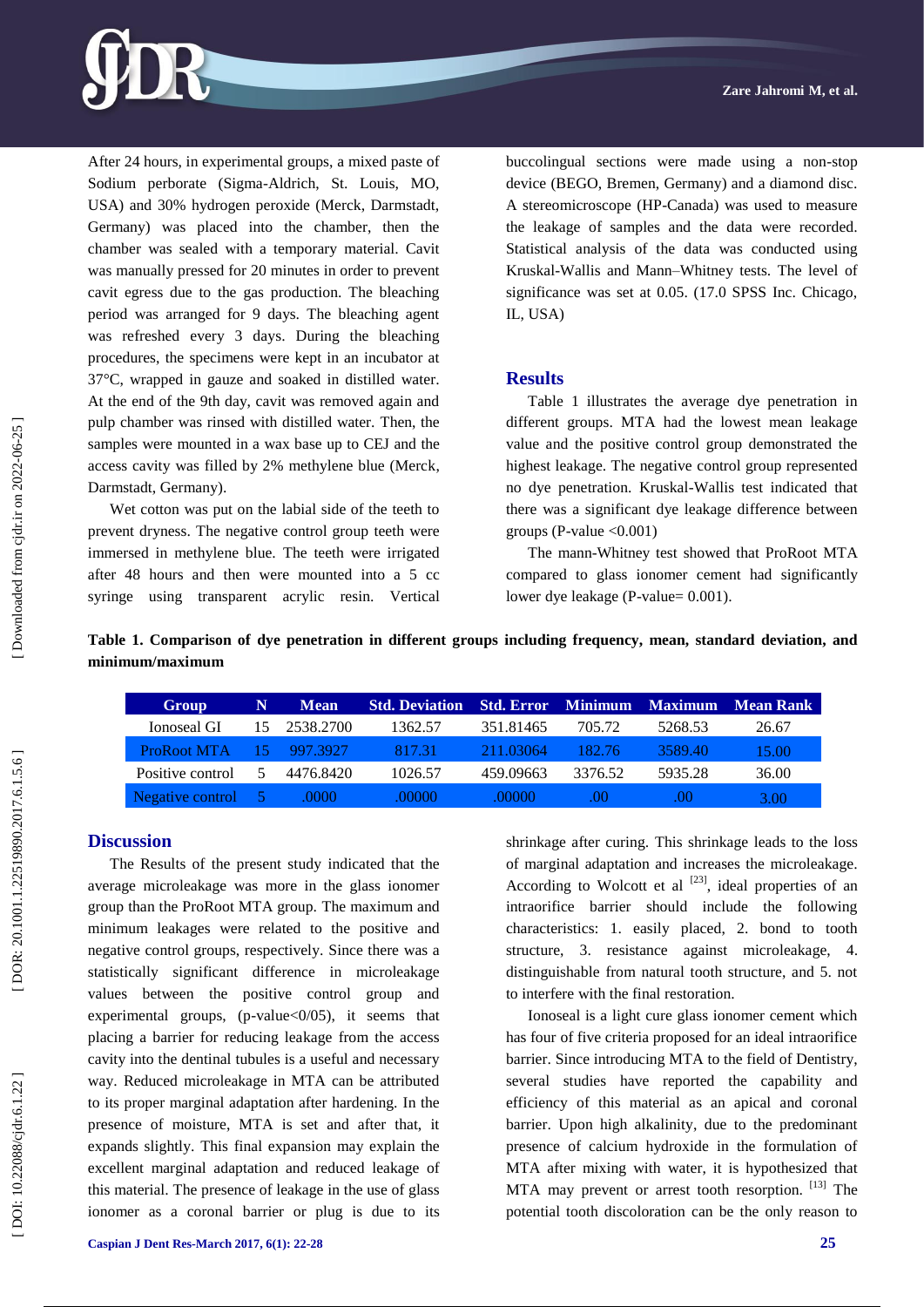prevent MTA used as an effective intra -orifice barrier during tooth bleaching.  $[12]$  In this laboratory study, to reduce tooth discoloration, MTA was placed up to the CEJ level and the access cavity was cleaned with cotton pellets to remove the remaining material in the pulp chamber. According to the discoloration ability of MTA, it is better to evaluate the probable color changes in specimens by specific equipment like spectrophotometry. Several methods have been confirmed for microleakage evaluation including dye penetration, fluorometrics, scanning electron microscopic examination, fluid filtration, and bacterial leakage.  $[24]$  In this study, the dye penetration technique was used because it was inexpensive and easy to perform. [21] Low weight dye molecules can penetrate into places where there are no possibility of bacterial penetration. Also, methylene blue 2% was used because it can be observable in visible light very well and has good diffusion. The results of this study are consistent with those of Brito-Junior<sup>[16]</sup> who used WMTA and Vidrion R GI as a coronal barrier in bleaching treatment and concluded that the sealing ability of WMTA was better than Vidrion R GI.

Canoglu et al. studied on ProRoot MTA, hybrid resin composite and conventional glass ionomer and suggested that the microleakage of these materials increased, respectively. After 3 weeks, the glass ionomer and MTA had the highest and least levels of microleakage, respectively. [19] Yavari et al. compared ProRoot MTA, resin composite and light cure glass ionomer, using a dye penetration test. All materials showed some degree of leakage, MTA represented the least coronal leakage whilst GI indicated the highest microleakage.<sup>[25]</sup>

In contrast, some studies reported different results in comparing coronal microleakage of MTA and glass ionomer. Based on the research of Zare  $^{[26]}$  et al. MTA had greater leakage than glass ionomer. They used selfcure GC glass ionomer and Angelus MTA in their study. The reason for the contradictory results of these studies can be ascribed to differences in MTA commercial brands, compounds, setting chemical reactions and also the manner of application of glass ionomer. In the current study, more leakage resulted from glass ionomer incomplete curing at the entrance of root canal orifice because Light -cure Ionoseal glass ionomer was used. However, the problem of incomplete curing does not exist in the case of glass ionomer with a conventional chemical setting. Mohammadi  $[27]$  et al.

and Tselnik  $^{[28]}$  et al. reported the same sealing ability for glass ionomer and MTA in their studies. They believed that the ability of resin modified glass ionomer in controlling the microleakage can be explained by water absorption in the material, which leads to expansion after setting and a better sealing. Moreover, it is difficult to compare the results due to the differences in the design of studies. Attin et al.  $[29]$  showed that bleaching agents may exert a negative influence on restorations and restorative materials, in a systematic re view. This may explain the reason why Tselink et al. did not report any differences in bacterial leakage between the white MTA, gray MTA and glass ionomer.

#### **Conclusion**

According to the results of this in vitro study, ProRoot MTA provides a suitable coronal seal compared to one -component Ionoseal glass ionomer . For testing the intra orifice barriers' ability to prevent coronal leakage, further investigations are recommended .

**Funding:** This study was a part of thesis and research project (Grant No: 751) which was supported and funded by Islamic Azad University of Isfahan (khorasgan).

**Conflict of interest disclosure:** The authors state that they have no conflict of interest.

### **Authors' Contributions**

The study was designed by Maryam Zare Jahromi. The study data were collected by Niloufar Bonakdar hashemi and Poorandokht Refaei. RCT therapy and bleaching procedures of samples were performed by Niloufar Bonakdar Hashemi. Analysis and interpretation of data, drafting of the manuscript, and critical revision of the manuscript for important intellectual content were pre -formed by Maryam Zare Jahromi and Poorandokht Refaei. Study supervision was performed by Mehrdad Barekatain and Maryam Zare Jahromi and Poorandokht Refaei.

### **References**

1. [Plotino G,](https://www.ncbi.nlm.nih.gov/pubmed/?term=Plotino%20G%5BAuthor%5D&cauthor=true&cauthor_uid=18358884) [Buono L,](https://www.ncbi.nlm.nih.gov/pubmed/?term=Buono%20L%5BAuthor%5D&cauthor=true&cauthor_uid=18358884) [Grande NM,](https://www.ncbi.nlm.nih.gov/pubmed/?term=Grande%20NM%5BAuthor%5D&cauthor=true&cauthor_uid=18358884) [Pameijer CH,](https://www.ncbi.nlm.nih.gov/pubmed/?term=Pameijer%20CH%5BAuthor%5D&cauthor=true&cauthor_uid=18358884)  [Somma F](https://www.ncbi.nlm.nih.gov/pubmed/?term=Somma%20F%5BAuthor%5D&cauthor=true&cauthor_uid=18358884) . Nonvital tooth bleaching: a review of the literature and clinical procedures . [J Endod](http://www.ncbi.nlm.nih.gov/pubmed/18358884) 2008; 34:394 -407.

DOI: 10.22088/cjdr.6.1.22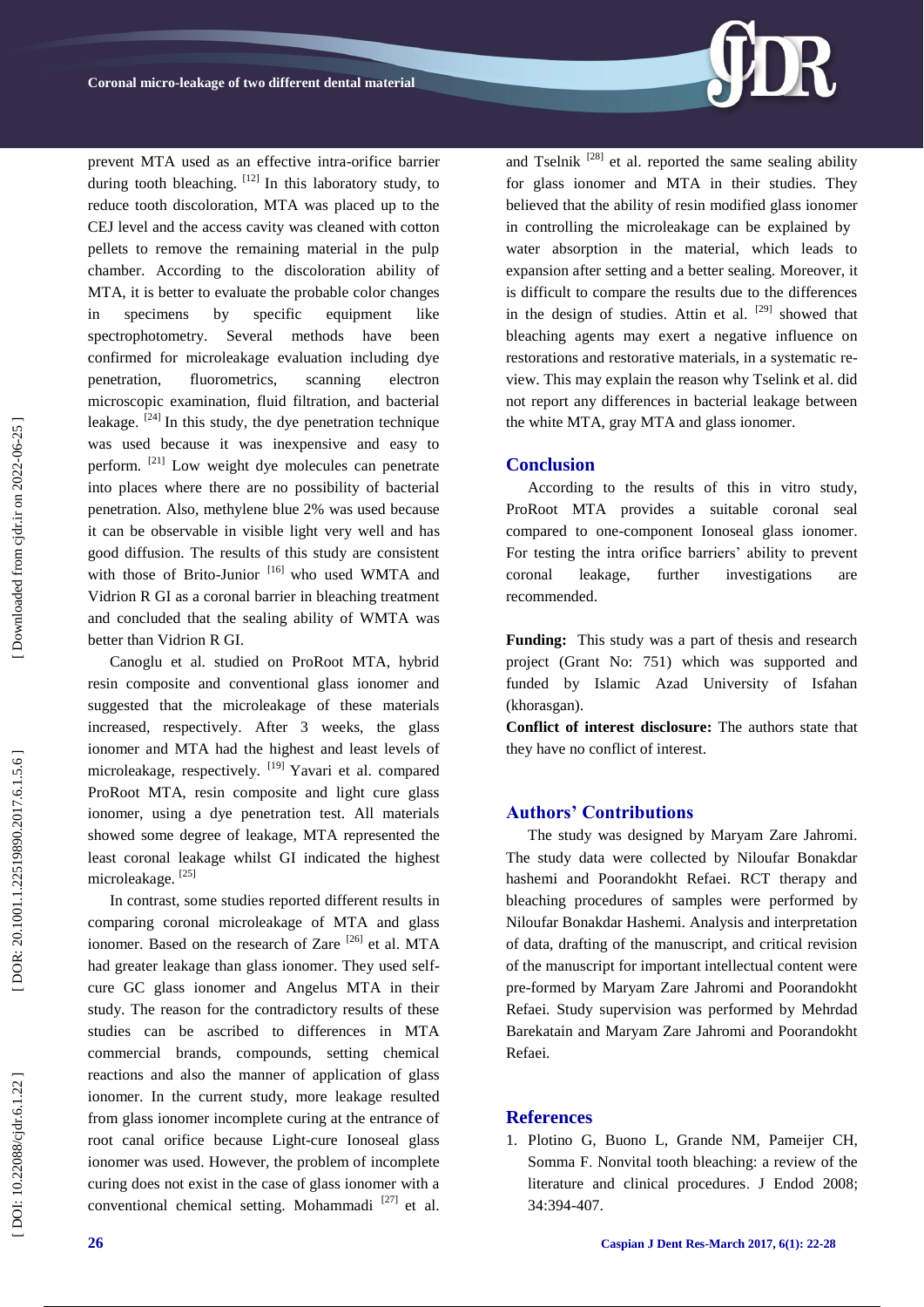- 2 . Setzer F. Bleaching procedures. In: Hargreaves KM, Berman LH, editors. Cohen's pathways of the pulp expert consult.  $11<sup>th</sup>$  ed. St. Louis, Mo: Mosby Elsevier; 2016.p.e102 -e108.
- 3 . [Abbott P,](https://www.ncbi.nlm.nih.gov/pubmed/?term=Abbott%20P%5BAuthor%5D&cauthor=true&cauthor_uid=20415931) [Heah SY](https://www.ncbi.nlm.nih.gov/pubmed/?term=Heah%20SY%5BAuthor%5D&cauthor=true&cauthor_uid=20415931) .Internal bleaching of teeth: an analysis of 255 teeth. [Aust Dent J](http://www.ncbi.nlm.nih.gov/pubmed/?term=Internal+bleaching+of+teeth%3A+an+analysis+of+255+teeth) 2009; 54:326 -33 .
- 4 . [Zarenejad N,](https://www.ncbi.nlm.nih.gov/pubmed/?term=Zarenejad%20N%5BAuthor%5D&cauthor=true&cauthor_uid=26759596) [Asgary S,](https://www.ncbi.nlm.nih.gov/pubmed/?term=Asgary%20S%5BAuthor%5D&cauthor=true&cauthor_uid=26759596) [Ramazani N,](https://www.ncbi.nlm.nih.gov/pubmed/?term=Ramazani%20N%5BAuthor%5D&cauthor=true&cauthor_uid=26759596) [Haghshenas](https://www.ncbi.nlm.nih.gov/pubmed/?term=Haghshenas%20MR%5BAuthor%5D&cauthor=true&cauthor_uid=26759596)  [MR,](https://www.ncbi.nlm.nih.gov/pubmed/?term=Haghshenas%20MR%5BAuthor%5D&cauthor=true&cauthor_uid=26759596) [Rafiei A,](https://www.ncbi.nlm.nih.gov/pubmed/?term=Rafiei%20A%5BAuthor%5D&cauthor=true&cauthor_uid=26759596) [Ramazani M.](https://www.ncbi.nlm.nih.gov/pubmed/?term=Ramazani%20M%5BAuthor%5D&cauthor=true&cauthor_uid=26759596) Coronal microleakage of three different dental biomaterials as intra -orifice barrier during nonvital bleaching. [Dent Res J](http://www.ncbi.nlm.nih.gov/pubmed/?term=Coronal+microleakage+of+three+different+dental+biomaterials+as+intra-orifi+ce+barrier+during+nonvital+bleaching)  [\(Isfahan\)](http://www.ncbi.nlm.nih.gov/pubmed/?term=Coronal+microleakage+of+three+different+dental+biomaterials+as+intra-orifi+ce+barrier+during+nonvital+bleaching) 2015; 12:581 -8.
- 5 . [Heithersay GS.](https://www.ncbi.nlm.nih.gov/pubmed/?term=Heithersay%20GS%5BAuthor%5D&cauthor=true&cauthor_uid=10356560) Invasive cervical resorption: An analysis of potential predisposing factors. Quintessence Int 1999; 30: 83 -95.
- 6 . [Heithersay GS,](https://www.ncbi.nlm.nih.gov/pubmed/?term=Heithersay%20GS%5BAuthor%5D&cauthor=true&cauthor_uid=8018064) [Dahlstrom SW,](https://www.ncbi.nlm.nih.gov/pubmed/?term=Dahlstrom%20SW%5BAuthor%5D&cauthor=true&cauthor_uid=8018064) [Marin PD.](https://www.ncbi.nlm.nih.gov/pubmed/?term=Marin%20PD%5BAuthor%5D&cauthor=true&cauthor_uid=8018064) Incidence of invasive cervical resorption in bleached root filled teeth. Aust Dent J 1994; 39:82-7.
- 7 . [de Oliveira LD,](https://www.ncbi.nlm.nih.gov/pubmed/?term=de%20Oliveira%20LD%5BAuthor%5D&cauthor=true&cauthor_uid=15022998) [Carvalho CA,](https://www.ncbi.nlm.nih.gov/pubmed/?term=Carvalho%20CA%5BAuthor%5D&cauthor=true&cauthor_uid=15022998) [Hilgert E,](https://www.ncbi.nlm.nih.gov/pubmed/?term=Hilgert%20E%5BAuthor%5D&cauthor=true&cauthor_uid=15022998) [Bondioli](https://www.ncbi.nlm.nih.gov/pubmed/?term=Bondioli%20IR%5BAuthor%5D&cauthor=true&cauthor_uid=15022998)  [IR,](https://www.ncbi.nlm.nih.gov/pubmed/?term=Bondioli%20IR%5BAuthor%5D&cauthor=true&cauthor_uid=15022998) [de Araújo MA,](https://www.ncbi.nlm.nih.gov/pubmed/?term=de%20Ara%C3%BAjo%20MA%5BAuthor%5D&cauthor=true&cauthor_uid=15022998) [Valera MC.](https://www.ncbi.nlm.nih.gov/pubmed/?term=Valera%20MC%5BAuthor%5D&cauthor=true&cauthor_uid=15022998) Sealing evaluation of the cervical base in intracoronal bleaching. Dent Traumatol 2003; 19: 309 -13 .
- 8 . Valadares MA, Soares JA, Nogueira CC, Cortes MI, Leite ME, Nunes E, et al. The efficacy of a cervical barrier in preventing microleakage of Enterococcus faecalis in endodontically treated teeth. Gen Dent 2011; 59:e32 -7.
- 9 . [Khoroushi M,](https://www.ncbi.nlm.nih.gov/pubmed/?term=Khoroushi%20M%5BAuthor%5D&cauthor=true&cauthor_uid=21528025) [Feiz A,](https://www.ncbi.nlm.nih.gov/pubmed/?term=Feiz%20A%5BAuthor%5D&cauthor=true&cauthor_uid=21528025) [Ebadi M.](https://www.ncbi.nlm.nih.gov/pubmed/?term=Ebadi%20M%5BAuthor%5D&cauthor=true&cauthor_uid=21528025) Influence of intermediary filling material on microleakage of intracoronally bleached and restored teeth. Dent Res J (Isfahan) 2009; 6:17 -22.
- 10 . [Zimmerli B,](https://www.ncbi.nlm.nih.gov/pubmed/?term=Zimmerli%20B%5BAuthor%5D&cauthor=true&cauthor_uid=20514558) [Jeger F,](https://www.ncbi.nlm.nih.gov/pubmed/?term=Jeger%20F%5BAuthor%5D&cauthor=true&cauthor_uid=20514558) [Lussi A.](https://www.ncbi.nlm.nih.gov/pubmed/?term=Lussi%20A%5BAuthor%5D&cauthor=true&cauthor_uid=20514558) Bleaching of nonvital teeth. A clinically relevant literature review. Schweiz Monatsschr Zahnmed 2010; 120:306 -20.[In English, German]
- 11 . [Vosoughhosseini S,](https://www.ncbi.nlm.nih.gov/pubmed/?term=Vosoughhosseini%20S%5BAuthor%5D&cauthor=true&cauthor_uid=21743399) [Lotfi M,](https://www.ncbi.nlm.nih.gov/pubmed/?term=Lotfi%20M%5BAuthor%5D&cauthor=true&cauthor_uid=21743399) [Shahmoradi K,](https://www.ncbi.nlm.nih.gov/pubmed/?term=Shahmoradi%20K%5BAuthor%5D&cauthor=true&cauthor_uid=21743399) [Saghiri](https://www.ncbi.nlm.nih.gov/pubmed/?term=Saghiri%20MA%5BAuthor%5D&cauthor=true&cauthor_uid=21743399)  [MA,](https://www.ncbi.nlm.nih.gov/pubmed/?term=Saghiri%20MA%5BAuthor%5D&cauthor=true&cauthor_uid=21743399) [Zand V,](https://www.ncbi.nlm.nih.gov/pubmed/?term=Zand%20V%5BAuthor%5D&cauthor=true&cauthor_uid=21743399) [Mehdipour M,](https://www.ncbi.nlm.nih.gov/pubmed/?term=Mehdipour%20M%5BAuthor%5D&cauthor=true&cauthor_uid=21743399) et al. Microleakage comparison of glass ionomer and white mineral trioxide aggregate used as a coronal barrier in nonvital bleaching. Med Oral Patol Oral Cir Bucal 2011; 16:e1017 -21.
- 12 . [Parirokh M](https://www.ncbi.nlm.nih.gov/pubmed/?term=Parirokh%20M%5BAuthor%5D&cauthor=true&cauthor_uid=20171353) , [Torabinejad M.](https://www.ncbi.nlm.nih.gov/pubmed/?term=Torabinejad%20M%5BAuthor%5D&cauthor=true&cauthor_uid=20171353) Mineral trioxide aggregate: A comprehensive literature review — Part III: Clinical applications, drawbacks, and mechanism of action. J Endod 2010; 36:400 -13 .
- 13 . [Parirokh M](https://www.ncbi.nlm.nih.gov/pubmed/?term=Parirokh%20M%5BAuthor%5D&cauthor=true&cauthor_uid=20003930) , [Torabinejad M.](https://www.ncbi.nlm.nih.gov/pubmed/?term=Torabinejad%20M%5BAuthor%5D&cauthor=true&cauthor_uid=20003930) Mineral trioxide aggregate: A comprehensive literature review — Part I: Chemical, physical, and antibacterial properties. J Endod 2010; 36:16 -27.
- 14 . [Parirokh M](https://www.ncbi.nlm.nih.gov/pubmed/?term=Parirokh%20M%5BAuthor%5D&cauthor=true&cauthor_uid=20003930) , [Torabinejad M.](https://www.ncbi.nlm.nih.gov/pubmed/?term=Torabinejad%20M%5BAuthor%5D&cauthor=true&cauthor_uid=20003930)Mineral trioxide aggregate: A comprehensive literature review part II: Leakage and biocompatibility investigations. J Endod 2010; 36:190 -202.
- 15 . Malik G, Bogra P, Singh S, Samra RK. Comparative evaluation of sealing ability of mineral trioxide aggregate and glass ionomer cemen[t: An in](https://www.ncbi.nlm.nih.gov/pubmed/24347890)  [vitro study.](https://www.ncbi.nlm.nih.gov/pubmed/24347890) J Conserv Dent 2013; 16:540-5.
- 16 .Brito [-Júnior M,](https://www.ncbi.nlm.nih.gov/pubmed/?term=Brito-J%C3%BAnior%20M%5BAuthor%5D&cauthor=true&cauthor_uid=19839488) Faria e [-Silva AL,](https://www.ncbi.nlm.nih.gov/pubmed/?term=Faria-e-Silva%20AL%5BAuthor%5D&cauthor=true&cauthor_uid=19839488) [Fonseca B,](https://www.ncbi.nlm.nih.gov/pubmed/?term=Fonseca%20B%5BAuthor%5D&cauthor=true&cauthor_uid=19839488)  [Camilo CC.](https://www.ncbi.nlm.nih.gov/pubmed/?term=Camilo%20CC%5BAuthor%5D&cauthor=true&cauthor_uid=19839488) Sealing ability of MTA used as cervical barrier in intracoronal bleaching. Acta Odontol Latinoam 2009; 22:118 -22.
- 17 [.Rotstein I,](https://www.ncbi.nlm.nih.gov/pubmed/?term=Rotstein%20I%5BAuthor%5D&cauthor=true&cauthor_uid=19186431) [Zyskind D,](https://www.ncbi.nlm.nih.gov/pubmed/?term=Zyskind%20D%5BAuthor%5D&cauthor=true&cauthor_uid=19186431) [Lewinstein I,](https://www.ncbi.nlm.nih.gov/pubmed/?term=Lewinstein%20I%5BAuthor%5D&cauthor=true&cauthor_uid=19186431) [Bamberger N.](https://www.ncbi.nlm.nih.gov/pubmed/?term=Bamberger%20N%5BAuthor%5D&cauthor=true&cauthor_uid=19186431)  Effect of different protective base materials on hydrogen peroxide leakage during intracoronal bleaching in vitro. J Endod 1992; 18:114 -7.
- 18 . [Khodadadi](http://3dj.gums.ac.ir/search.php?slc_lang=en&sid=1&auth=Khodadadi) E, [Ahmadi Zenouz](http://3dj.gums.ac.ir/search.php?slc_lang=en&sid=1&auth=GhAhmadi+Zenouz) Gh, [Pachenari](http://3dj.gums.ac.ir/search.php?slc_lang=en&sid=1&auth=Pachenari) N, [Khafri](http://3dj.gums.ac.ir/search.php?slc_lang=en&sid=1&auth=Khafri) S. [Comparative evaluation of surface](http://3dj.gums.ac.ir/files/site1/user_files_551bf5/eng/admin-A-10-1-79-05baa01.pdf)  [hardness of different resin](http://3dj.gums.ac.ir/files/site1/user_files_551bf5/eng/admin-A-10-1-79-05baa01.pdf) -modified glass ionomers [and a compomer.](http://3dj.gums.ac.ir/files/site1/user_files_551bf5/eng/admin-A-10-1-79-05baa01.pdf) J Dent maxillofac Radiol Pathol Surg 2015; 4:1 -9.
- 19 .Canoglu E,Gulsahi K,Sahin C,Altundasar E,Cehreli ZC. Effect of bleaching agents on sealing properties of different intraorifice barriers and root filling materials. Med Oral Patol Oral Cir Bucal 2012; 17:e710 -5.
- 20 . [Torabinejad M,](https://www.ncbi.nlm.nih.gov/pubmed/?term=Torabinejad%20M%5BAuthor%5D&cauthor=true&cauthor_uid=8035153) [Higa RK,](https://www.ncbi.nlm.nih.gov/pubmed/?term=Higa%20RK%5BAuthor%5D&cauthor=true&cauthor_uid=8035153) [McKendry DJ,](https://www.ncbi.nlm.nih.gov/pubmed/?term=McKendry%20DJ%5BAuthor%5D&cauthor=true&cauthor_uid=8035153) [Pitt Ford](https://www.ncbi.nlm.nih.gov/pubmed/?term=Pitt%20Ford%20TR%5BAuthor%5D&cauthor=true&cauthor_uid=8035153)  [TR.](https://www.ncbi.nlm.nih.gov/pubmed/?term=Pitt%20Ford%20TR%5BAuthor%5D&cauthor=true&cauthor_uid=8035153) Dye leakage of four root end filling materials: effects of blood contamination. J Endod 1994; 20:159 -63.
- 21 . Yui KC, Huhtala MF, Silva EG, Ramos CJ, Torres CR, Gonçalves SE, et al. Effect of bleaching agents on the sealing of cervical barrier in intracoronal bleaching procedures. World J Dent 2013; 4:235 -40.
- 22. Yavari HR, Samiei M, Shahi S, Aghazadeh M, Jafari F, [Abdolrahimi M,e](https://www.ncbi.nlm.nih.gov/pubmed/?term=Abdolrahimi%20M%5BAuthor%5D&cauthor=true&cauthor_uid=23060910)t al. [Asgary S.](https://www.ncbi.nlm.nih.gov/pubmed/?term=Asgary%20S%5BAuthor%5D&cauthor=true&cauthor_uid=23060910) Microleakage comparison of four dental materials as intra -orifice barriers in endodontically treated teeth. [Iran Endod J](https://www.ncbi.nlm.nih.gov/pubmed/?term=Microleakage+comparison+of+four+dental+materials+as+intra-orifice+barriers+in+endodontically+treated+teeth) 2012; 7:25 -30.
- 23 . [Wolcott JF,](https://www.ncbi.nlm.nih.gov/pubmed/?term=Wolcott%20JF%5BAuthor%5D&cauthor=true&cauthor_uid=10687533) [Hicks ML,](https://www.ncbi.nlm.nih.gov/pubmed/?term=Hicks%20ML%5BAuthor%5D&cauthor=true&cauthor_uid=10687533) [Himel VT](https://www.ncbi.nlm.nih.gov/pubmed/?term=Himel%20VT%5BAuthor%5D&cauthor=true&cauthor_uid=10687533) . Evaluation of pigmented intraorifice barriers in endodontically treated teeth. [J Endod](https://www.ncbi.nlm.nih.gov/pubmed/10687533) 1999; 25:589 -92.
- 24 .Benenati F.W. Obturation of the radicular space. In[:](http://www.amazon.com/s/ref=dp_byline_sr_book_1?ie=UTF8&field-author=John+I.+Ingle&search-alias=books&text=John+I.+Ingle&sort=relevancerank) [Ingle](http://www.amazon.com/s/ref=dp_byline_sr_book_1?ie=UTF8&field-author=John+I.+Ingle&search-alias=books&text=John+I.+Ingle&sort=relevancerank) JI, [Bakland](http://www.amazon.com/s/ref=dp_byline_sr_book_2?ie=UTF8&field-author=Leif+K.+Bakland&search-alias=books&text=Leif+K.+Bakland&sort=relevancerank) LK, [Baumgartner](http://www.amazon.com/s/ref=dp_byline_sr_book_3?ie=UTF8&field-author=J.+Craig+Baumgartner&search-alias=books&text=J.+Craig+Baumgartner&sort=relevancerank) JC. Ingle's endodontics.  $6<sup>th</sup>$  ed. Hamilton, Ontario; Lewiston, NY: BC Decker;2008.p. 1056.
- 25 . Yavari HR,Samiei M,Eskandarinezhad M,Shahi SH,Aghazadeh M,Pasvey Y. An in vitro comparison